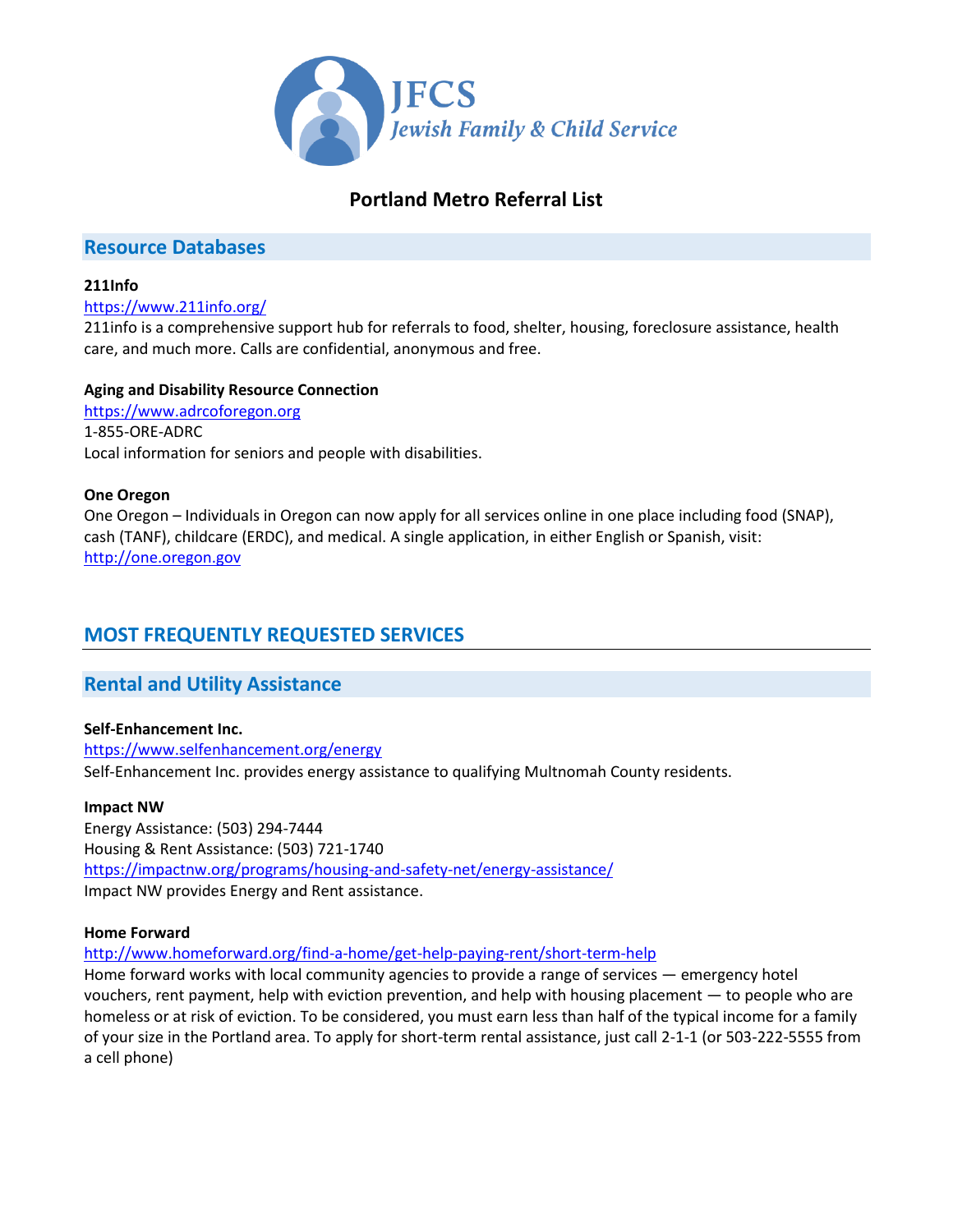#### **St. Vincent de Paul**

<https://www.svdppdx.org/a150/services/>

Rent/Utility Hotline: (503) 235-8431 (press "2")

St. Vincent de Paul provides financial assistance for rent and utilities, transportation in the form of bus tickets, and emergency food boxes.

### **Oregon Lifeline**

Discounts for qualifying low-income households on phone or internet. If you receive SNAP, SSI, Medicaid, federal housing assistance, or certain other forms of assistance you may be eligible. Call 1-800-848-4442 or visit the website https://www.oregon.gov/puc/pages/oregon-lifeline.aspx?utm\_source=PUC&utm\_medium=egov\_ [redirect&utm\\_campaign=http%3A//www.lifeline.oregon.gov/](https://www.oregon.gov/puc/pages/oregon-lifeline.aspx?utm_source=PUC&utm_medium=egov_%20redirect&utm_campaign=http%3A//www.lifeline.oregon.gov/)

## **NAYA**

<https://nayapdx.org/services/critical-services/energy-services/>

NAYA's Energy Assistance program serves all people living in Multnomah Coutny who qualify for low-income energy assistance. You can make a phone appointment with an energy assistance specialist via the form on their webpage above.

#### **T-MOBILE**

#### <https://www.t-mobile.com/business/education/project-10-million>

Project 10 Million is a new program that will provide free 100GB of data for 5 years and a free mobile hotspot to families with a student enrolled in the National School Lunch Program.

## **Food**

## **Oregon Food Bank Food Finder**

<https://foodfinder.oregonfoodbank.org/>

The Oregon Food Bank's Food Finder map shows food pantries and pick-up locations across Oregon

## **Sunshine Division**

#### <https://sunshinedivision.org/>

(503) 823-2102

Sunshine Division's food pantries have temporarily moved to providing emergency food boxes, available for pick-up or delivery. There are two locations in Portland, on N Thompson St and SE Start St. Please see the website for each location's hours or to request delivery.

## **Clackamas Service Center Food Box Delivery**

<https://www.cscoregon.org/groceries>

Free food box deliveries are available to the following zip codes: 97015, 97027, 97045, 97086, 97202, 97206, 97214, 97215, 97216, 97222, 97266, and 97267. To request a free grocery delivery, use their online form or call (503) 771-7914 between 9am and 5pm Monday-Friday. If no one answers, leave a voicemail with your name and phone number.

## **Mental Health Services**

## **Mental Health Crisis Lines (24/7):**

**Multnomah County Crisis Line**: (503) 988-4888 **Washington County Crisis Line**: (503) 291-9111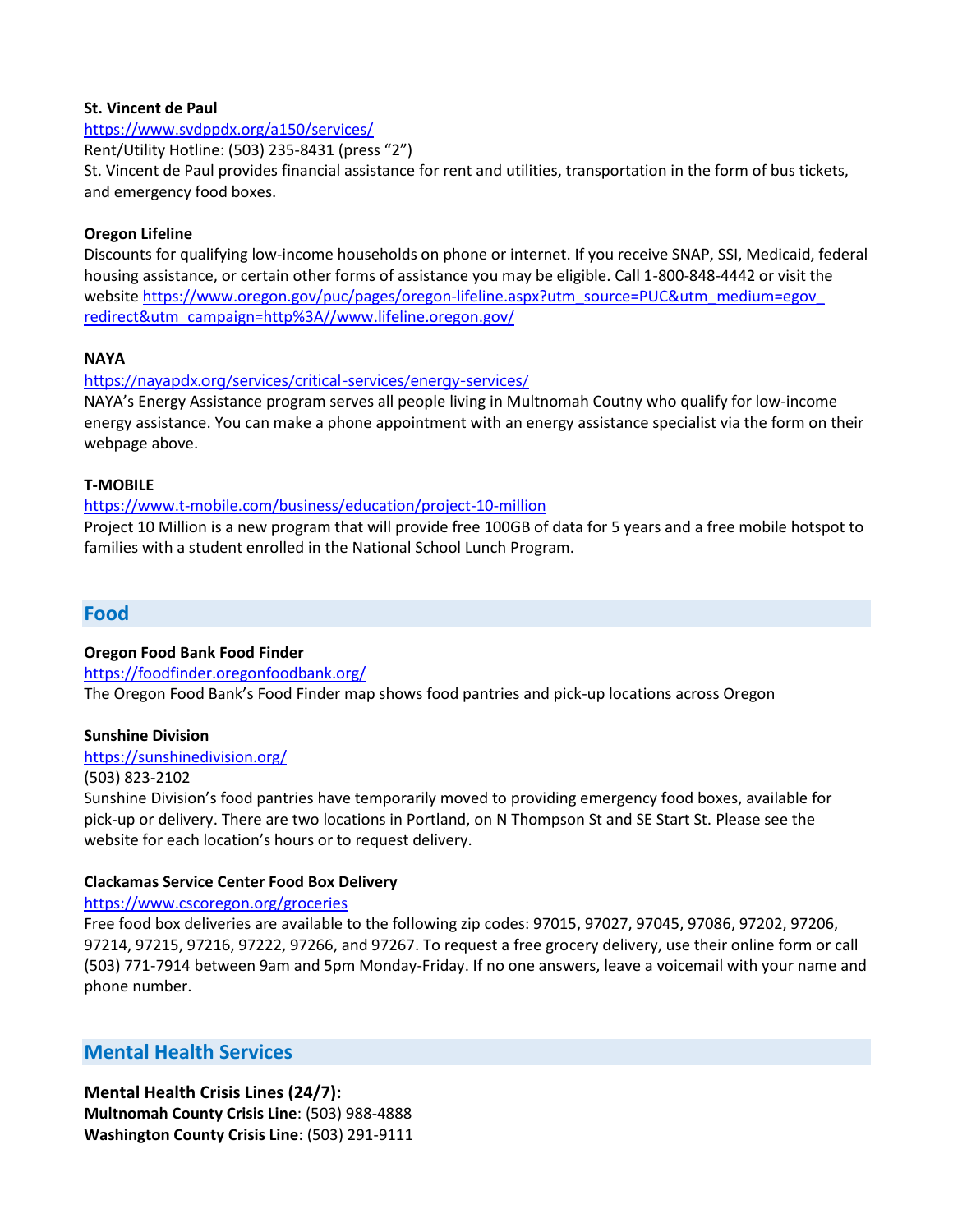## **Clackamas County Crisis Line**: (503) 655-8585 **Clackamas County Non-emergency line**: (503) 742-5335 **SW Washington Crisis Line**: (800) 626-8137 or TTY (866) 835-2755

## **Jewish Family and Child Service**

<https://jfcs-portland.org/services/counseling/> (503) 226-7079 JFCS offers mental health services for adults. JFCS clinician take insurance as well as see clients on a sliding scale.

## **Cascadia Behavioral Health**

<https://cascadiabhc.org/> Make an appointment or referral: (503) 674-7777 Multiple locations across Portland Cascadia provides mental health services for adults, families, and children.

## **Lifeworks NW**

## <https://www.lifeworksnw.org/contact-us/>

For more information or to schedule an appointment: call (503) 645-9010 or email [intake@lifeworksnw.org](mailto:intake@lifeworksnw.org) Multiple locations across Multnomah, Clackamas, and Washington counties. Lifeworks NW provides mental health services for adults, families, and children.

## **Unity Center for Behavioral Health**

#### <https://www.unityhealthcenter.org/>

Access Information and Referral Team at 503-944-8009 Unity provides 24-hour behavioral health and mental health services to the greater Portland Metro area. They provide immediate psychiatric care, crisis stabilization and intervention, family and peer support, and more.

## **NAMI Oregon Helpline**

Call (503) 230-8009 or (800) 343-6264, or email [namioregon@namior.org](mailto:namioregon@namior.org) NAMI's Oregon Helpline provides callers with mental health resources and information across the state.

# **Mental Health Support for Child, Teens, and Families**

## **Albertina Kerr**

## <https://www.albertinakerr.org/childrens-mental-health/>

Access Services: (503) 408-4705

Albertina Kerr provides mental health services for children, teens, and their families, including short-term crisis stabilization, as well as clinic- and community-based outpatient care.

## **Morrison Child & Family Services**

## [www.morrisonkids.org](http://www.morrisonkids.org/)

## Central Intake: (503) 258-4381

Morrison Child & Family Services provide a comprehensive continuum of mental health, substance abuse and prevention and education services for youth, from birth through age 21.

## **Outside In**

<https://outsidein.org/young-adult-services/>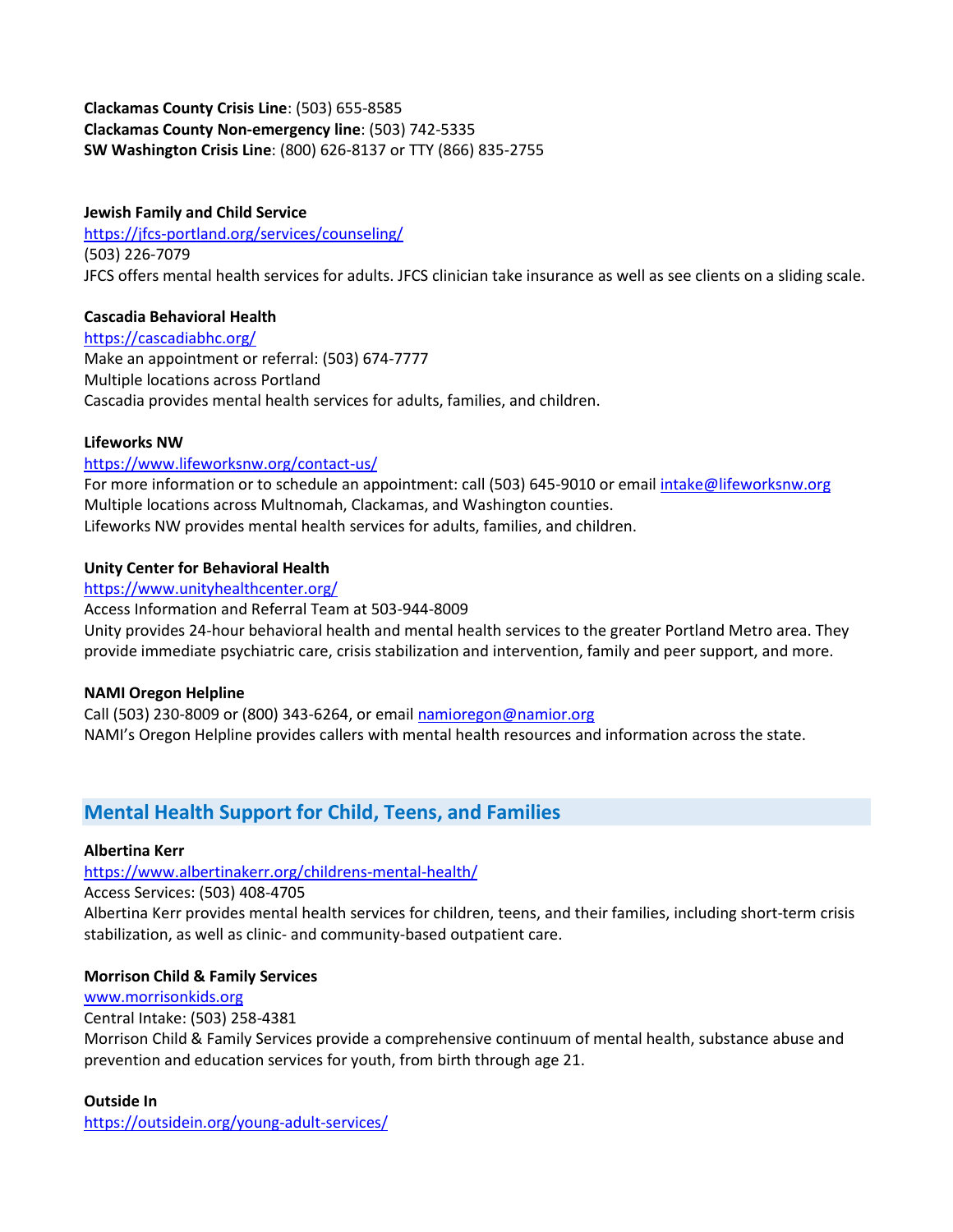## Call (503) 535-3800 or emai[l info@outsidein.org](mailto:info@outsidein.org)

Outside In's young adult services provide support to youth and young adults age 16-24 with an emphasis on those experiencing homelessness. Their services include housing, education, counseling, healthy meals, health care, and more.

## **Older Adults**

### **Multnomah County Aging and Disability Resource Connection**

#### <https://multco.us/ads>

### (503) 988-3646

Multnomah County ADRC provides 24-hour information and assistance to older adults, people with disabilities, and caregivers. The ADRC can assist with enrolling in government programs, investigating possible abuse, locating adult care homes, and more.

#### **Clackamas County Aging and Disability Resource Connection**

<https://www.clackamas.us/socialservices/crc.html>

(503) 650-5622

Clackamas County ADRC provides information and resources about long-term supports and services in the community, including information about in-home care, long-term, care planning, arranging home delivered meals, and more.

#### **Washington County Disability, Aging and Veterans Services**

<https://www.co.washington.or.us/HHS/DAVS/> (855) 673-2372

Washington County DAVS provides programs and services to maintain and enhance the quality of life to assure that basic needs are met for Washington County seniors, veterans and people with disabilities.

## **Clark County: Area Agency on Aging and Disabilities of Southwest Washington**

<https://www.helpingelders.org/> Vancouver: (888) 637-6060 Kelso: (800) 682-2406 The Area Agency on Aging and Disabilities provides information and assistance, support to family caregivers, health and wellness education, and more.

## **Oregon Care Partners**

#### <https://oregoncarepartners.com/>

Oregon Care Partners provides education for family and professional caregivers.

## **Office of the Long-Term Care Ombudsman (Oregon)**

<http://www.oltco.org/oltco/>

The mission of this agency is to protect individual rights, promote independence, and ensure quality of life for Oregonians living in long-term care and residential facilities and for Oregonians with decisional lmitations.

## **Housing**

## **211info**

<https://www.211info.org/housing>

Call 211 or (866) 698-6155 or email [help@211nfo.org](mailto:help@211nfo.org)

211 provides coordinated entry, a process developed to ensure all people experiencing a housing crisis have fair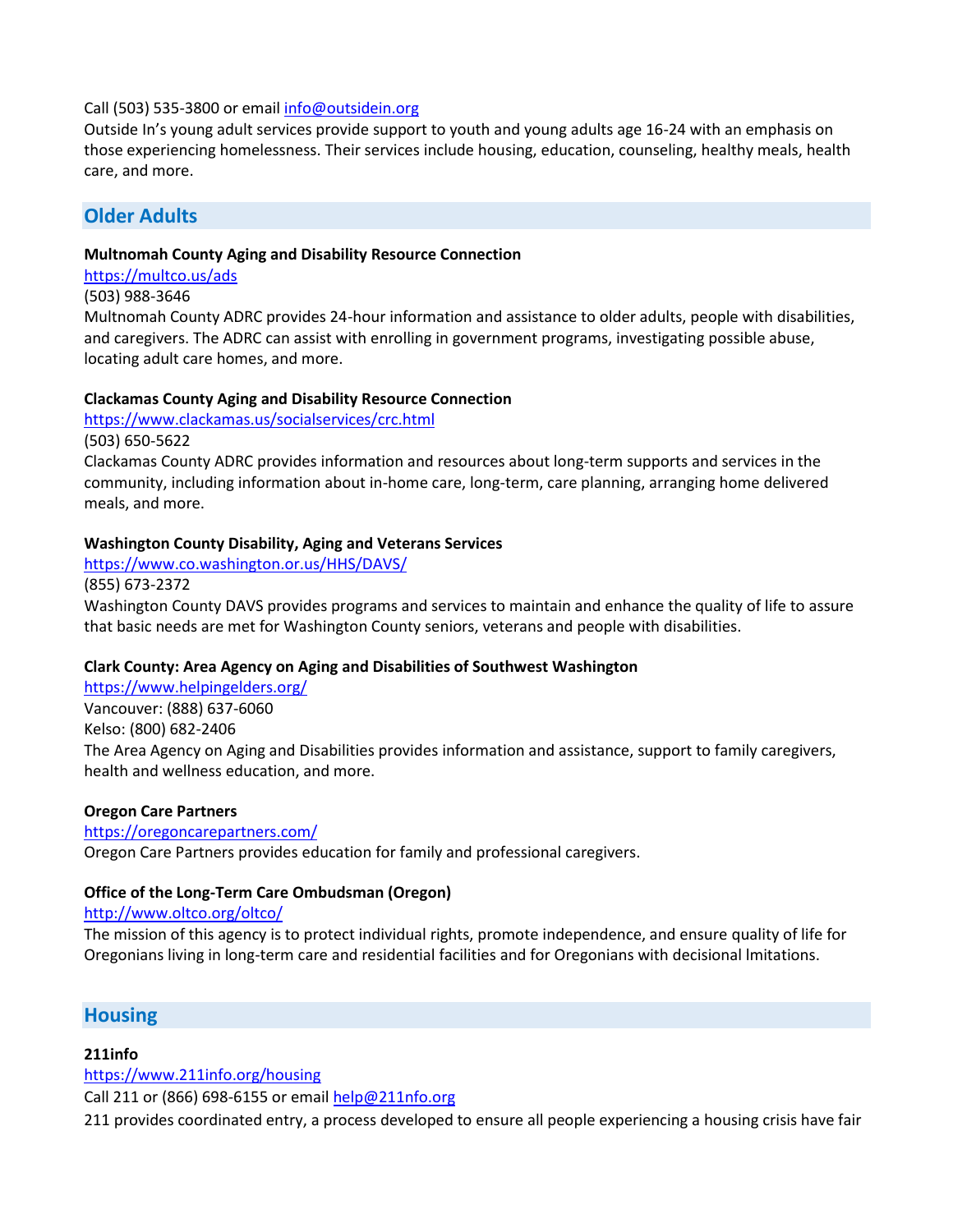and equal access to housing resources. The provide assessment services for homeless families in Multnomah County.

## **NAMI**

<https://namior.org/search-for-resources/> Housing resources for Portland and all of Oregon.

**Human Solutions** <https://humansolutions.org/> (503) 548-0200 Human Solutions supports families in finding permanent, affordable housing.

## **Home Forward**

<http://www.homeforward.org/find-a-home/get-help-paying-rent/short-term-help>

Home forward works with local community agencies to provide a range of services — emergency hotel vouchers, rent payment, help with eviction prevention, and help with housing placement — to people who are homeless or at risk of eviction. To be considered, you must earn less than half of the typical income for a family of your size in the Portland area. To apply for short-term rental assistance, just call 2-1-1 (or 503-222-5555 from a cell phone)

## **Northwest Pilot Project**

#### <https://www.nwpilotproject.org/>

(503) 227-5605

NW Pilot Project helps connect low-income and very low-income seniors (55 and over) to permanent, affordable housing.

## **Homeless Shelter Directory**

<https://www.homelessshelterdirectory.org/oregon.html>

## **Portland Shelter List**

<https://www.shelterlist.com/city/or-portland>

## **ADDITIONAL SERVICES**

## **Addiction Resources**

## **Multnomah County Behavioral Health - Addiction Treatment**

<https://www.multco.us/behavioral-health/treatment> (503) 988-4888 Multnomah County Behavioral Health provides addiction treatment for youth and adults, as well as detoxification.

## **Portland Area Intergroup of Alcoholics Anonymous**

<https://www.pdxaa.org/> 24-hour Portland AA Hotline: (503) 223-8569 Portland area Alcoholics Anonymous groups, both in-person and online.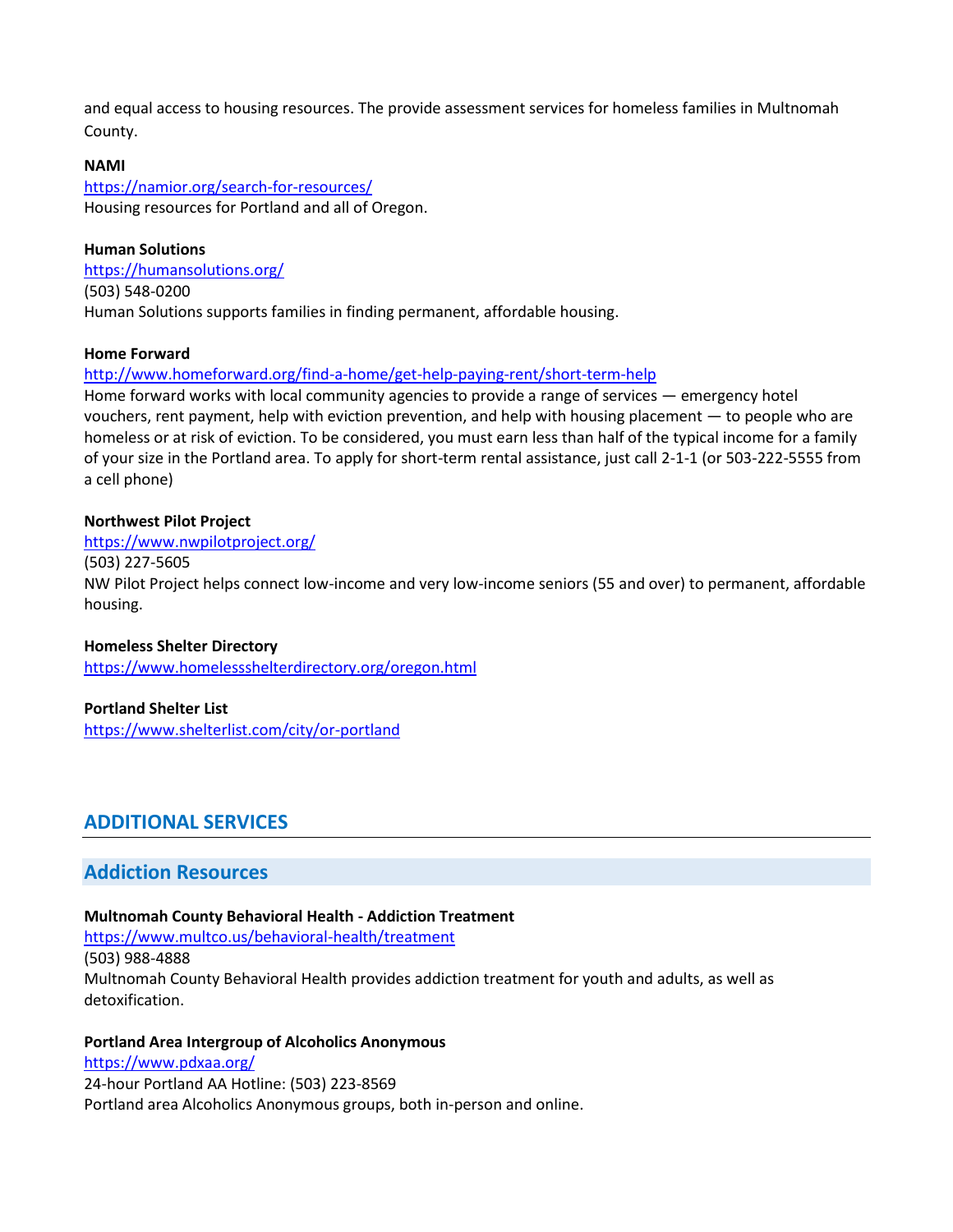#### **Portland Area Narcotics Anonymous**

<https://www.portlandna.com/> Portland NA Hotline: (503) 345-9839 Portland area Narcotics Anonymous groups, both in-person and online.

## **Lines for Life Alcohol & Drug Helpline**

<https://www.linesforlife.org/get-help-now/>

(800) 923-4357

The 24-hour support line serves anyone who needs information, support, or access to resources and treatment for alcohol or drug use.

## **Domestic Violence**

## **Call to Safety**

<https://calltosafety.org/> 24/7 Crisis Line: (888) 235-5333 or (503) 235-5333 Call to Safety (formerly Portland Women's Crisis Line) provides a 24/7 crisis line, follow-up advocacy, in-person medical advocacy, and support groups.

## **Gateway Center** (not accepting walk-ins at this time due to the pandemic)

<https://multco.us/dv/gateway-center-domestic-violence-services>

(503) 988-6400

Provides one-on-one support with experienced advocates who help individuals develop a personal plan and connect with other services.

## **Volunteer of America Oregon Home Free**

<https://www.voaor.org/find-services/adults-children-and-families/home-free/> Emergency Services Crisis Hotline: (503) 771-5503 (9am-5pm M-F) Restraining Order Services : (503) 802-0506 (8am-2pm M-F)

## **Oregon Crime Victims Law Center: Legal representation**

<https://www.ocvlc.org/legal-representation.html>

Provides free legal services to crime victims in a criminal proceedings (including post-conviction) for issues relating to crime victims' rights.

## **Immigration Services**

## **Immigrant and Refugee Community Organization (IRCO)**

<https://irco.org/>

Call (503) 234-1541 or emai[l info@irco.org](mailto:info@irco.org)

IRCO provides employment and training, immigration legal services, and services for children, youth, families, and seniors.

## **SOAR Immigration Legal Services**

<https://emoregon.org/soar-legal/> Call (503) 384-2482 or emai[l soarlegal@emoregon.org](mailto:soarlegal@emoregon.org)